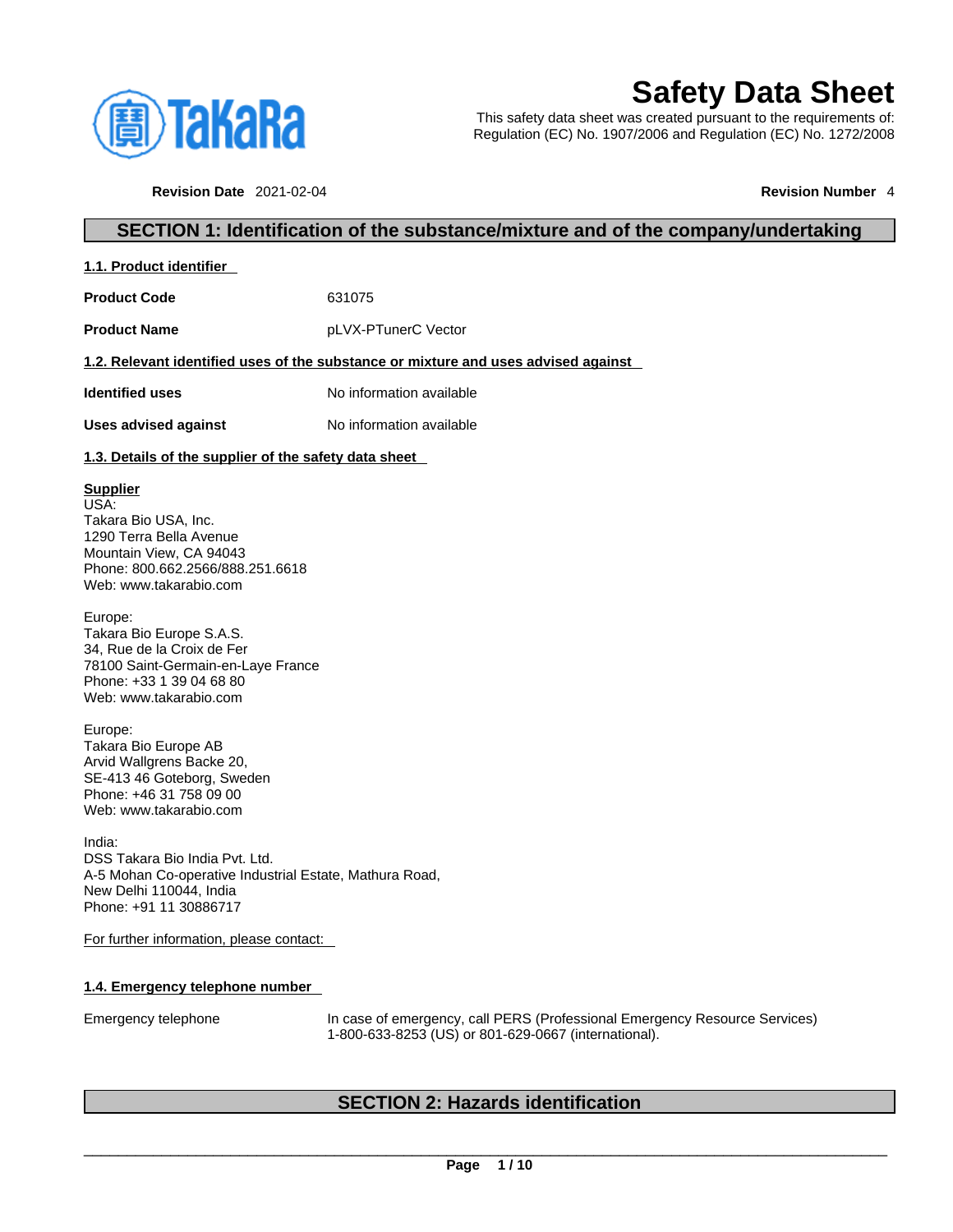# **2.1. Classification of the substance or mixture**

*Regulation (EC) No 1272/2008* 

This mixture is classified as not hazardous according to regulation (EC) 1272/2008 [CLP]

#### **2.2. Label elements**

This mixture is classified as not hazardous according to regulation (EC) 1272/2008 [CLP] **Hazard statements** This mixture is classified as not hazardous according to regulation (EC) 1272/2008 [CLP]

#### **2.3. Other hazards**

No information available.

# **SECTION 3: Composition/information on ingredients**

#### **3.1 Substances**

Not applicable

**3.2 Mixtures** 

# **Full text of H- and EUH-phrases: see section 16**

*Acute Toxicity Estimate No information available* 

This product does not contain candidate substances of very high concern at a concentration >=0.1% (Regulation (EC) No. 1907/2006 (REACH), Article 59)

# **SECTION 4: First aid measures**

# **4.1. Description of first aid measures**

| <b>Inhalation</b>                                                               | Remove to fresh air.                                                                                                    |  |  |
|---------------------------------------------------------------------------------|-------------------------------------------------------------------------------------------------------------------------|--|--|
| Eye contact                                                                     | Rinse thoroughly with plenty of water for at least 15 minutes, lifting lower and upper eyelids.<br>Consult a physician. |  |  |
| <b>Skin contact</b>                                                             | Wash skin with soap and water. In the case of skin irritation or allergic reactions see a<br>physician.                 |  |  |
| Ingestion                                                                       | Clean mouth with water and drink afterwards plenty of water.                                                            |  |  |
| 4.2. Most important symptoms and effects, both acute and delayed                |                                                                                                                         |  |  |
| <b>Symptoms</b>                                                                 | No information available.                                                                                               |  |  |
| 4.3. Indication of any immediate medical attention and special treatment needed |                                                                                                                         |  |  |
| Note to physicians                                                              | Treat symptomatically.                                                                                                  |  |  |

# **SECTION 5: Firefighting measures**

# **5.1. Extinguishing media**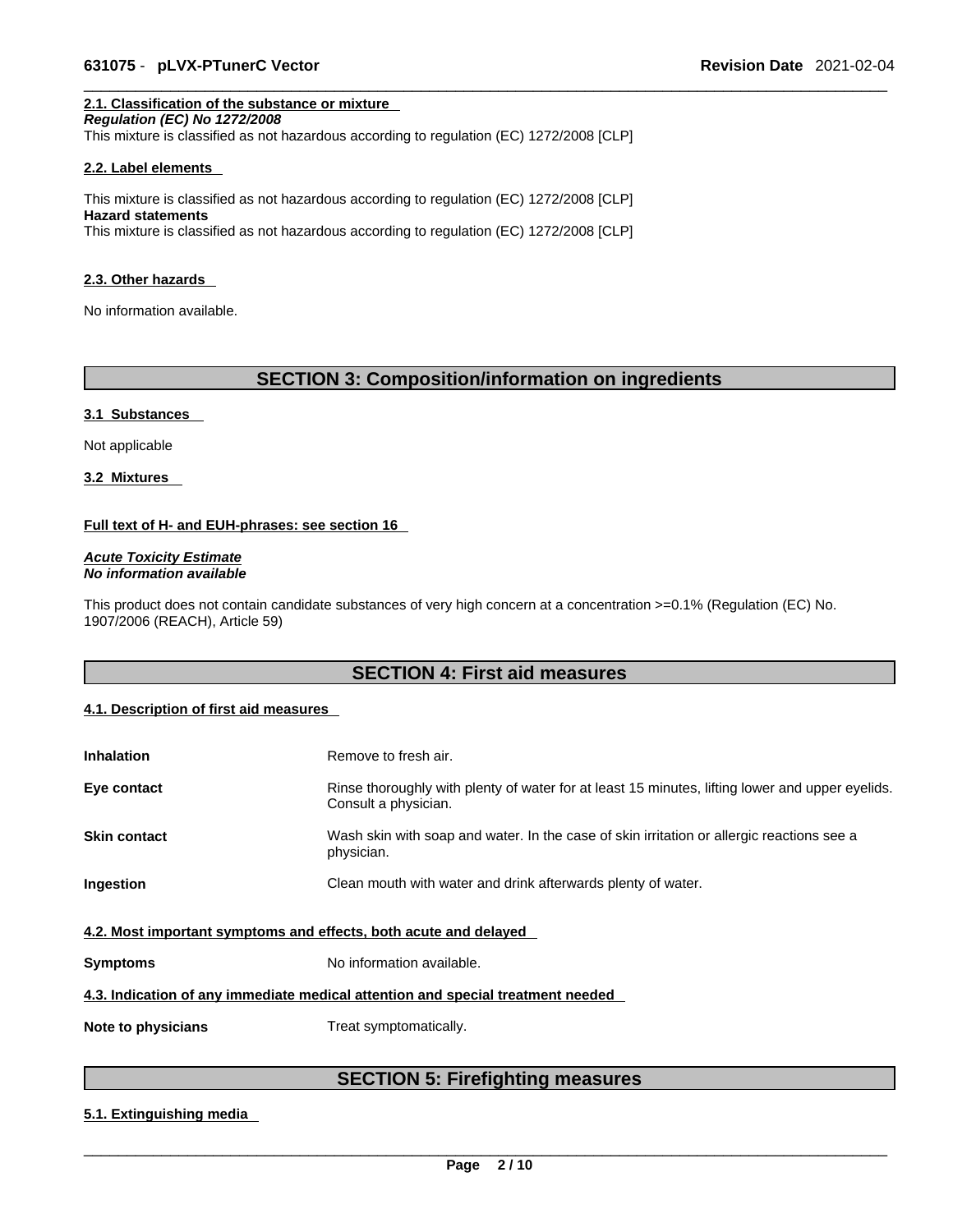| <b>Suitable Extinguishing Media</b>                        | Use extinguishing measures that are appropriate to local circumstances and the<br>surrounding environment.                            |
|------------------------------------------------------------|---------------------------------------------------------------------------------------------------------------------------------------|
| <b>Large Fire</b>                                          | CAUTION: Use of water spray when fighting fire may be inefficient.                                                                    |
| Unsuitable extinguishing media                             | Do not scatter spilled material with high pressure water streams.                                                                     |
| 5.2. Special hazards arising from the substance or mixture |                                                                                                                                       |
| Specific hazards arising from the<br>chemical              | No information available.                                                                                                             |
| 5.3. Advice for firefighters                               |                                                                                                                                       |
| Special protective equipment for<br>fire-fighters          | Firefighters should wear self-contained breathing apparatus and full firefighting turnout<br>gear. Use personal protection equipment. |
|                                                            | <b>SECTION 6: Accidental release measures</b>                                                                                         |
|                                                            | 6.1. Personal precautions, protective equipment and emergency procedures                                                              |
| <b>Personal precautions</b>                                | Ensure adequate ventilation.                                                                                                          |
| For emergency responders                                   | Use personal protection recommended in Section 8.                                                                                     |
| 6.2. Environmental precautions                             |                                                                                                                                       |
| <b>Environmental precautions</b>                           | See Section 12 for additional Ecological Information.                                                                                 |
| 6.3. Methods and material for containment and cleaning up  |                                                                                                                                       |
| <b>Methods for containment</b>                             | Prevent further leakage or spillage if safe to do so.                                                                                 |
| Methods for cleaning up                                    | Take up mechanically, placing in appropriate containers for disposal.                                                                 |
| Prevention of secondary hazards                            | Clean contaminated objects and areas thoroughly observing environmental regulations.                                                  |
| 6.4. Reference to other sections                           |                                                                                                                                       |
| <b>Reference to other sections</b>                         | See section 8 for more information. See section 13 for more information.                                                              |
|                                                            | <b>SECTION 7: Handling and storage</b>                                                                                                |
| 7.1. Precautions for safe handling                         |                                                                                                                                       |
| Advice on safe handling                                    | Ensure adequate ventilation.                                                                                                          |

**General hygiene considerations** Handle in accordance with good industrial hygiene and safety practice.

# **7.2. Conditions for safe storage, including any incompatibilities**

**Storage Conditions** Keep container tightly closed in a dry and well-ventilated place.

# **7.3. Specific end use(s)**

**Identified uses**

# **SECTION 8: Exposure controls/personal protection**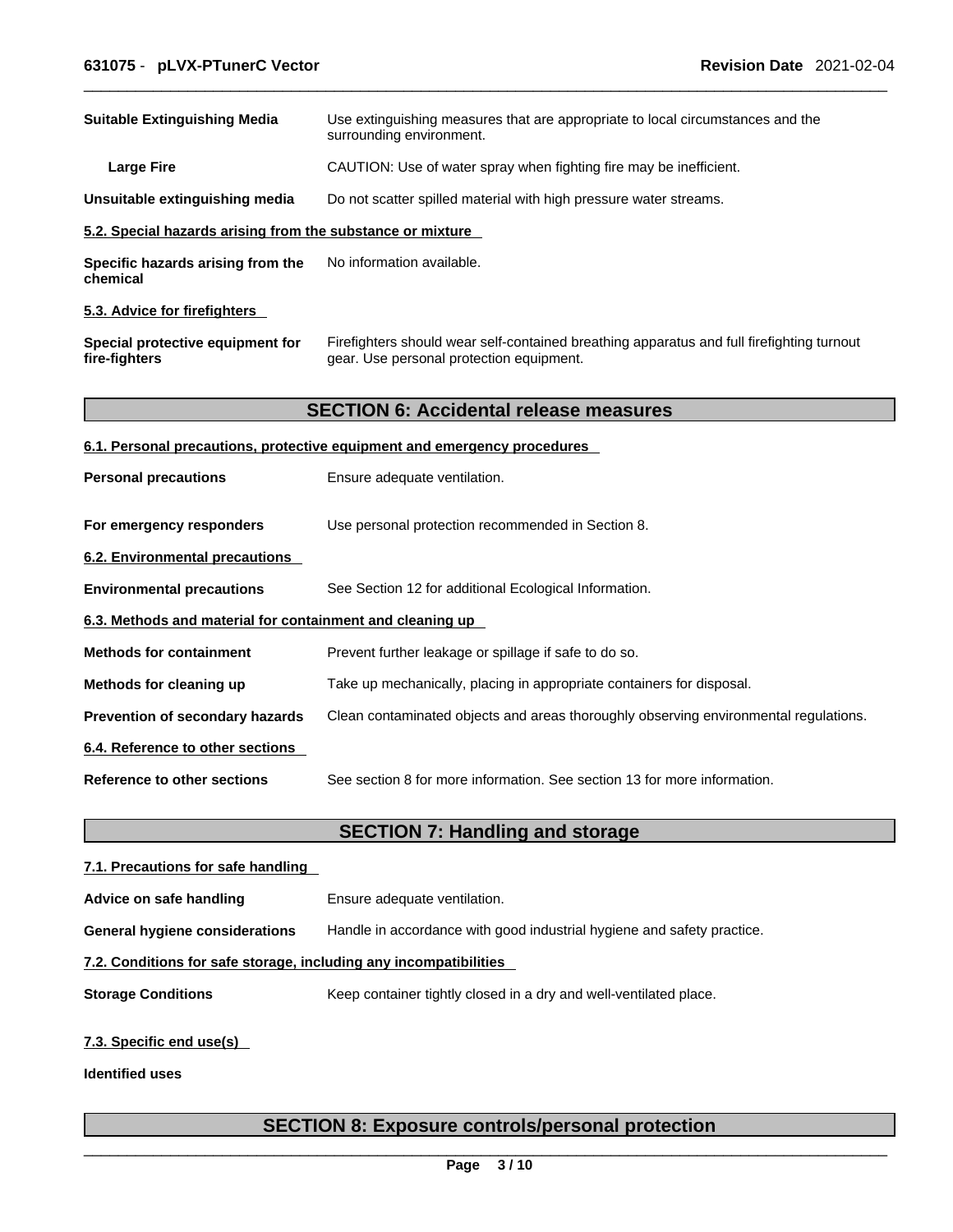# **8.1. Control parameters**

**Exposure Limits** This product, as supplied, does not contain any hazardous materials with occupational exposure limits established by the region specific regulatory bodies.

# **Biological occupational exposure limits**

This product, as supplied, does not contain any hazardous materials with biological limits established by the region specific regulatory bodies.

| Derived No Effect Level (DNEL)<br><b>Predicted No Effect Concentration</b><br>(PNEC) | No information available.<br>No information available.                                                                                                                      |
|--------------------------------------------------------------------------------------|-----------------------------------------------------------------------------------------------------------------------------------------------------------------------------|
| 8.2. Exposure controls                                                               |                                                                                                                                                                             |
| <b>Personal Protective Equipment</b>                                                 |                                                                                                                                                                             |
| Eye/face protection                                                                  | No special protective equipment required.                                                                                                                                   |
| Skin and body protection                                                             | No special protective equipment required.                                                                                                                                   |
| <b>Respiratory protection</b>                                                        | No protective equipment is needed under normal use conditions. If exposure limits are<br>exceeded or irritation is experienced, ventilation and evacuation may be required. |
| General hygiene considerations                                                       | Handle in accordance with good industrial hygiene and safety practice.                                                                                                      |
| <b>Environmental exposure controls</b>                                               | No information available.                                                                                                                                                   |

# **SECTION 9: Physical and chemical properties**

# **9.1. Information on basic physical and chemical properties**

| <b>Physical state</b>          | Liauid                   |                  |
|--------------------------------|--------------------------|------------------|
| Appearance                     | Clear, colorless         |                  |
| Color                          | Clear                    |                  |
| Odor                           | Odorless.                |                  |
| <b>Odor Threshold</b>          | No information available |                  |
| <b>Property</b>                | <b>Values</b>            | Remarks • Method |
| Melting point / freezing point | No data available        | None known       |

| <b>Property</b>                  | Values            | Remarks • Method         |
|----------------------------------|-------------------|--------------------------|
| Melting point / freezing point   | No data available | None known               |
| Boiling point/boiling range (°C) | No data available | None known               |
| Flammability (solid, gas)        | No data available | None known               |
| <b>Flammability Limit in Air</b> |                   | None known               |
| <b>Upper flammability limit:</b> | No data available |                          |
| Lower flammability limit:        | No data available |                          |
| <b>Flash point</b>               | No data available | Open cup                 |
| <b>Autoignition temperature</b>  | No data available | None known               |
| <b>Decomposition temperature</b> |                   | None known               |
| рH                               |                   | None known               |
| pH (as aqueous solution)         | No data available | No information available |
| <b>Kinematic viscosity</b>       | No data available | None known               |
| <b>Dynamic Viscosity</b>         | No data available | None known               |
| <b>Water solubility</b>          | No data available | None known               |
| Solubility in other solvents     | No data available | None known               |
| <b>Partition coefficient</b>     | No data available | None known               |
| Vapor pressure                   | No data available | None known               |
| <b>Relative density</b>          |                   | None known               |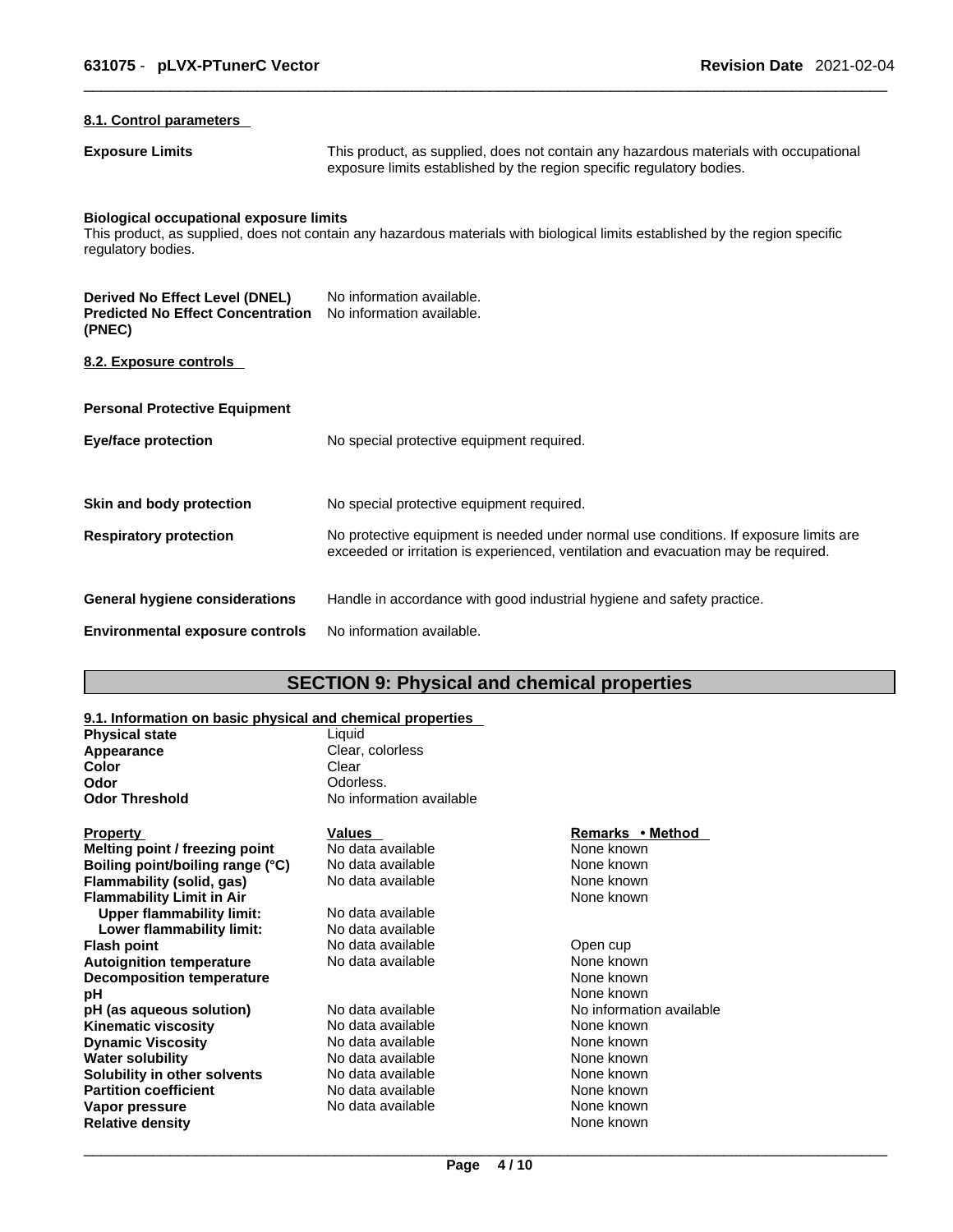| No data available        |
|--------------------------|
| No data available        |
| No data available        |
|                          |
| No information available |
| No information available |
|                          |

#### **9.2. Other information**

*9.2.1. Information with regard to physical hazard classes* Not applicable

*9.2.2. Other safety characteristics* No information available

| <b>SECTION 10: Stability and reactivity</b> |  |
|---------------------------------------------|--|
|---------------------------------------------|--|

**None known** 

# **10.1. Reactivity**

**Reactivity No information available.** 

**10.2. Chemical stability** 

**Stability** Stable under normal conditions.

**Explosion Data Sensitivity to mechanical impact** None. **Sensitivity to static discharge** None.

**10.3. Possibility of hazardous reactions**

**Possibility of hazardous reactions** None under normal processing.

**10.4. Conditions to avoid** 

**Conditions to avoid** None known based on information supplied.

**10.5. Incompatible materials**

**Incompatible materials** None known based on information supplied.

# **10.6. Hazardous decomposition products**

**Hazardous Decomposition Products** None known based on information supplied.

# **SECTION 11: Toxicological information**

# **11.1. Information on hazard classes as defined in Regulation (EC) No 1272/2008**

# **Information on likely routes of exposure**

# **Product Information**

| <b>Inhalation</b>   | Specific test data for the substance or mixture is not available. |
|---------------------|-------------------------------------------------------------------|
| Eye contact         | Specific test data for the substance or mixture is not available. |
| <b>Skin contact</b> | Specific test data for the substance or mixture is not available. |
| Ingestion           | Specific test data for the substance or mixture is not available. |

**<u>Symptoms related to the physical, chemical and toxicological characteristics</u>**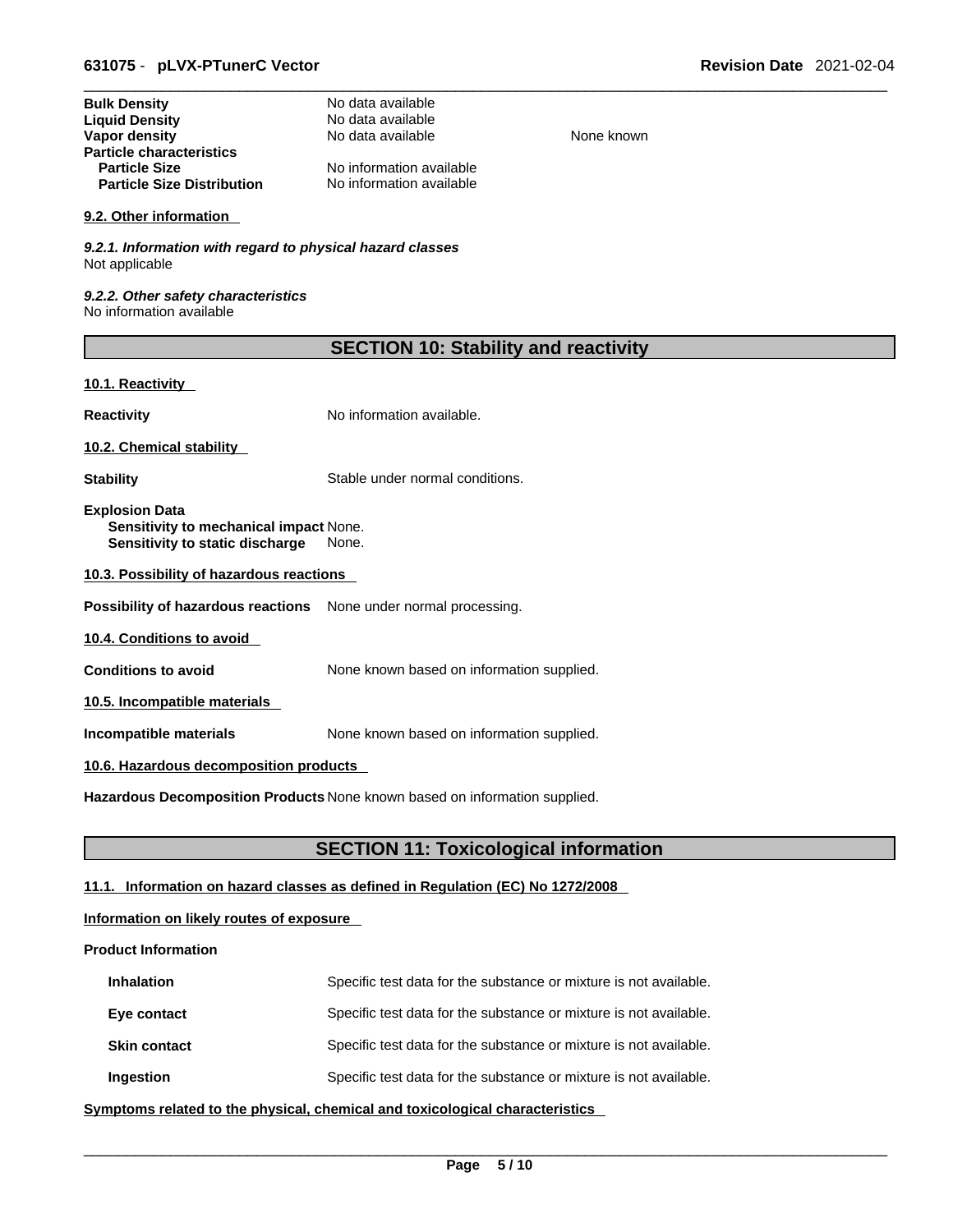**Symptoms** No information available.

**Numerical measures of toxicity**

# **Acute toxicity**

| Delayed and immediate effects as well as chronic effects from short and long-term exposure |                                                                                   |  |  |
|--------------------------------------------------------------------------------------------|-----------------------------------------------------------------------------------|--|--|
| <b>Skin corrosion/irritation</b>                                                           | No information available.                                                         |  |  |
| Serious eye damage/eye irritation                                                          | No information available.                                                         |  |  |
| Respiratory or skin sensitization                                                          | No information available.                                                         |  |  |
| <b>Germ cell mutagenicity</b>                                                              | No information available.                                                         |  |  |
| Carcinogenicity                                                                            | No information available.                                                         |  |  |
| <b>Reproductive toxicity</b>                                                               | No information available.                                                         |  |  |
| <b>STOT - single exposure</b>                                                              | No information available.                                                         |  |  |
| <b>STOT - repeated exposure</b>                                                            | No information available.                                                         |  |  |
| <b>Aspiration hazard</b>                                                                   | No information available.                                                         |  |  |
| 11.2. Information on other hazards                                                         |                                                                                   |  |  |
| 11.2.1. Endocrine disrupting properties                                                    |                                                                                   |  |  |
| <b>Endocrine disrupting properties</b>                                                     | No information available.                                                         |  |  |
| 11.2.2. Other information                                                                  |                                                                                   |  |  |
| Other adverse effects                                                                      | No information available.                                                         |  |  |
|                                                                                            | <b>SECTION 12: Ecological information</b>                                         |  |  |
| 12.1. Toxicity                                                                             |                                                                                   |  |  |
| <b>Ecotoxicity</b>                                                                         | The environmental impact of this product has not been fully investigated.         |  |  |
| Unknown aquatic toxicity                                                                   | Contains 0.79278 % of components with unknown hazards to the aquatic environment. |  |  |
| 12.2. Persistence and degradability                                                        |                                                                                   |  |  |
|                                                                                            |                                                                                   |  |  |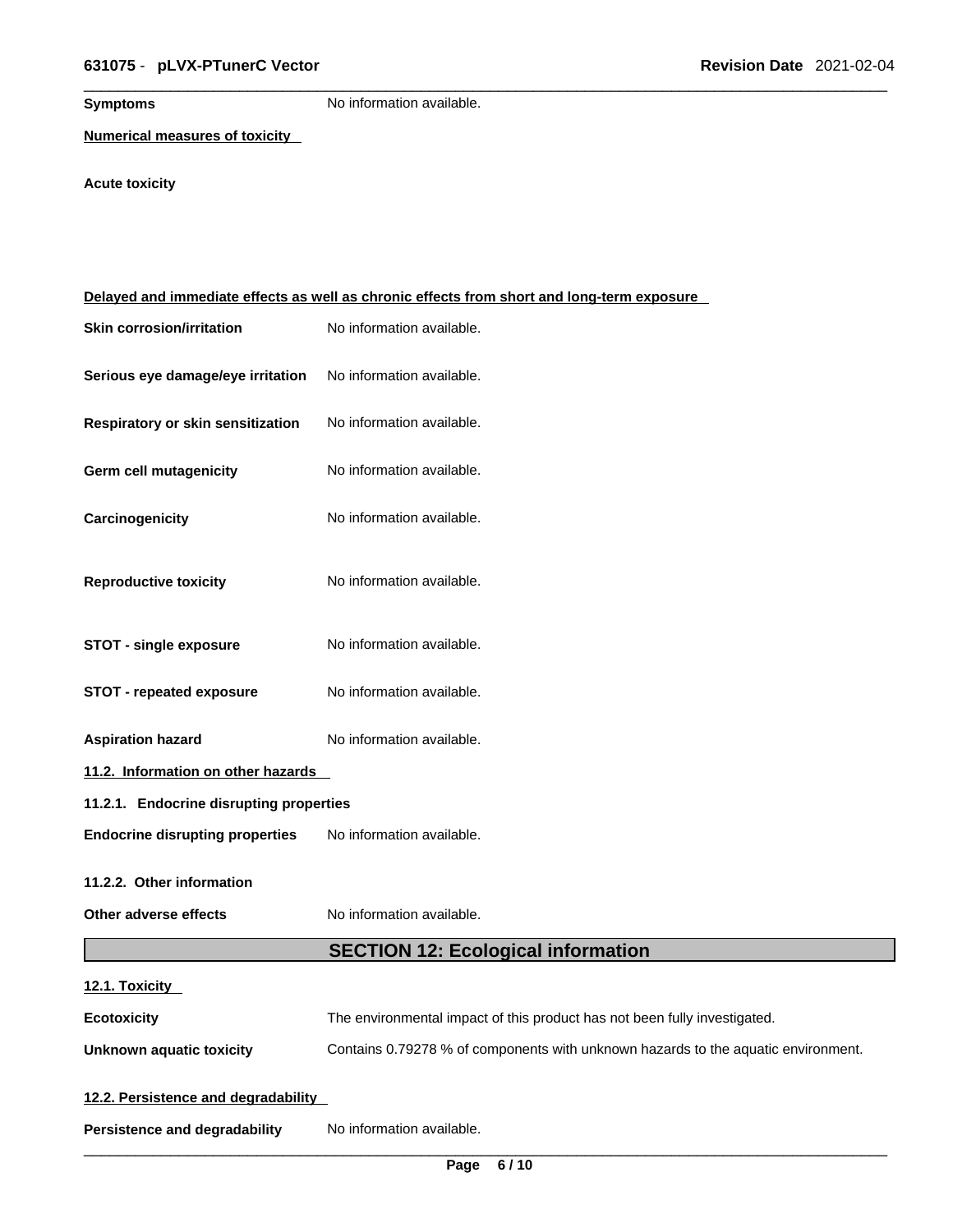# **12.3. Bioaccumulative potential**

**Bioaccumulation** No information available.

**12.4. Mobility in soil** 

**Mobility in soil Mobility in soil No** information available.

**12.5. Results of PBT and vPvB assessment**

**PBT** and **vPvB** assessment No information available.

# **12.6. Endocrine disrupting properties**

**Endocrine disrupting properties** No information available.

# **12.7. Other adverse effects**

No information available.

# **SECTION 13: Disposal considerations**

#### **13.1. Waste treatment methods**

| Waste from residues/unused    | Dispose of in accordance with local regulations. Dispose of waste in accordance with |
|-------------------------------|--------------------------------------------------------------------------------------|
| products                      | environmental legislation.                                                           |
| <b>Contaminated packaging</b> | Do not reuse empty containers.                                                       |

# **SECTION 14: Transport information**

| IATA        |                                                             |                                           |
|-------------|-------------------------------------------------------------|-------------------------------------------|
|             | 14.1 UN number or ID number<br>14.2 UN proper shipping name | Not regulated<br>No information available |
|             | 14.3 Transport hazard class(es)                             | Not regulated                             |
|             | 14.4 Packing group                                          | Not regulated                             |
|             | 14.5 Environmental hazards                                  | Not applicable                            |
|             | 14.6 Special precautions for user                           |                                           |
|             | <b>Special Provisions</b>                                   | None                                      |
| <b>IMDG</b> |                                                             |                                           |
|             | 14.1 UN number or ID number                                 | Not regulated                             |
|             | 14.2 UN proper shipping name                                | No information available                  |
|             | 14.3 Transport hazard class(es)                             | Not regulated                             |
|             | 14.4 Packing group                                          | Not regulated                             |
|             | 14.5 Environmental hazards                                  | Not applicable                            |
|             | 14.6 Special precautions for user                           |                                           |
|             | <b>Special Provisions</b>                                   | None                                      |
|             | 14.7 Maritime transport in bulk                             | No information available                  |
|             | according to IMO instruments                                |                                           |
| <b>RID</b>  |                                                             |                                           |
|             | 14.1 UN number or ID number                                 | Not regulated                             |
|             | 14.2 UN proper shipping name                                | No information available                  |
|             | 14.3 Transport hazard class(es)                             | Not regulated                             |
|             | 14.4 Packing group                                          | Not regulated                             |
|             | 14.5 Environmental hazards                                  | Not applicable                            |
|             | 14.6 Special precautions for user                           |                                           |
|             |                                                             |                                           |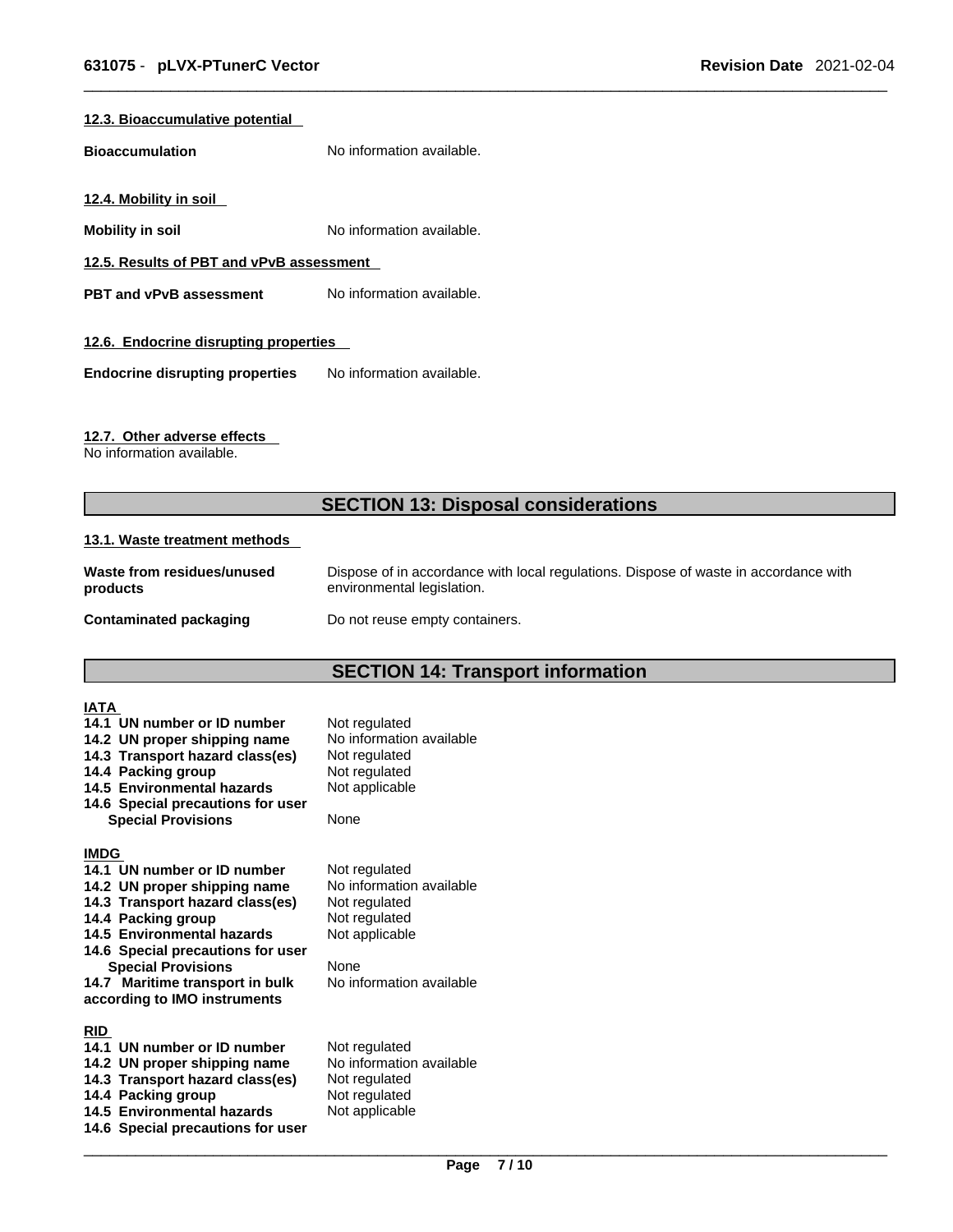**Special Provisions** None

| <b>ADR</b>                        |                          |
|-----------------------------------|--------------------------|
| 14.1 UN number or ID number       | Not regulated            |
| 14.2 UN proper shipping name      | No information available |
| 14.3 Transport hazard class(es)   | Not regulated            |
| 14.4 Packing group                | Not regulated            |
| 14.5 Environmental hazards        | Not applicable           |
| 14.6 Special precautions for user |                          |
| <b>Special Provisions</b>         | None                     |

# **SECTION 15: Regulatory information**

# **15.1. Safety, health and environmental regulations/legislation specific for the substance or mixture**

#### **European Union**

Take note of Directive 98/24/EC on the protection of the health and safety of workers from the risks related to chemical agents at work.

#### **Authorizations and/or restrictions on use:**

This product does not contain substances subject to authorization (Regulation (EC) No. 1907/2006 (REACH), Annex XIV) This product does not contain substances subject to restriction (Regulation (EC) No. 1907/2006 (REACH), Annex XVII)

#### **Persistent Organic Pollutants**

Not applicable

**Ozone-depleting substances (ODS) regulation (EC) 1005/2009**

Not applicable

| International Inventories |  |
|---------------------------|--|
| <b>TSCA</b>               |  |
| <b>DSL/NDSL</b>           |  |
| <b>EINECS/ELINCS</b>      |  |
| <b>ENCS</b>               |  |
| <b>IECSC</b>              |  |
| <b>KECL</b>               |  |
| <b>PICCS</b>              |  |
| <b>AICS</b>               |  |

 **Legend:** 

 **TSCA** - United States Toxic Substances Control Act Section 8(b) Inventory  **DSL/NDSL** - Canadian Domestic Substances List/Non-Domestic Substances List  **EINECS/ELINCS** - European Inventory of Existing Chemical Substances/European List of Notified Chemical Substances  **ENCS** - Japan Existing and New Chemical Substances  **IECSC** - China Inventory of Existing Chemical Substances  **KECL** - Korean Existing and Evaluated Chemical Substances  **PICCS** - Philippines Inventory of Chemicals and Chemical Substances  **AICS** - Australian Inventory of Chemical Substances

# **15.2. Chemical safety assessment**

**Chemical Safety Assessment** No information available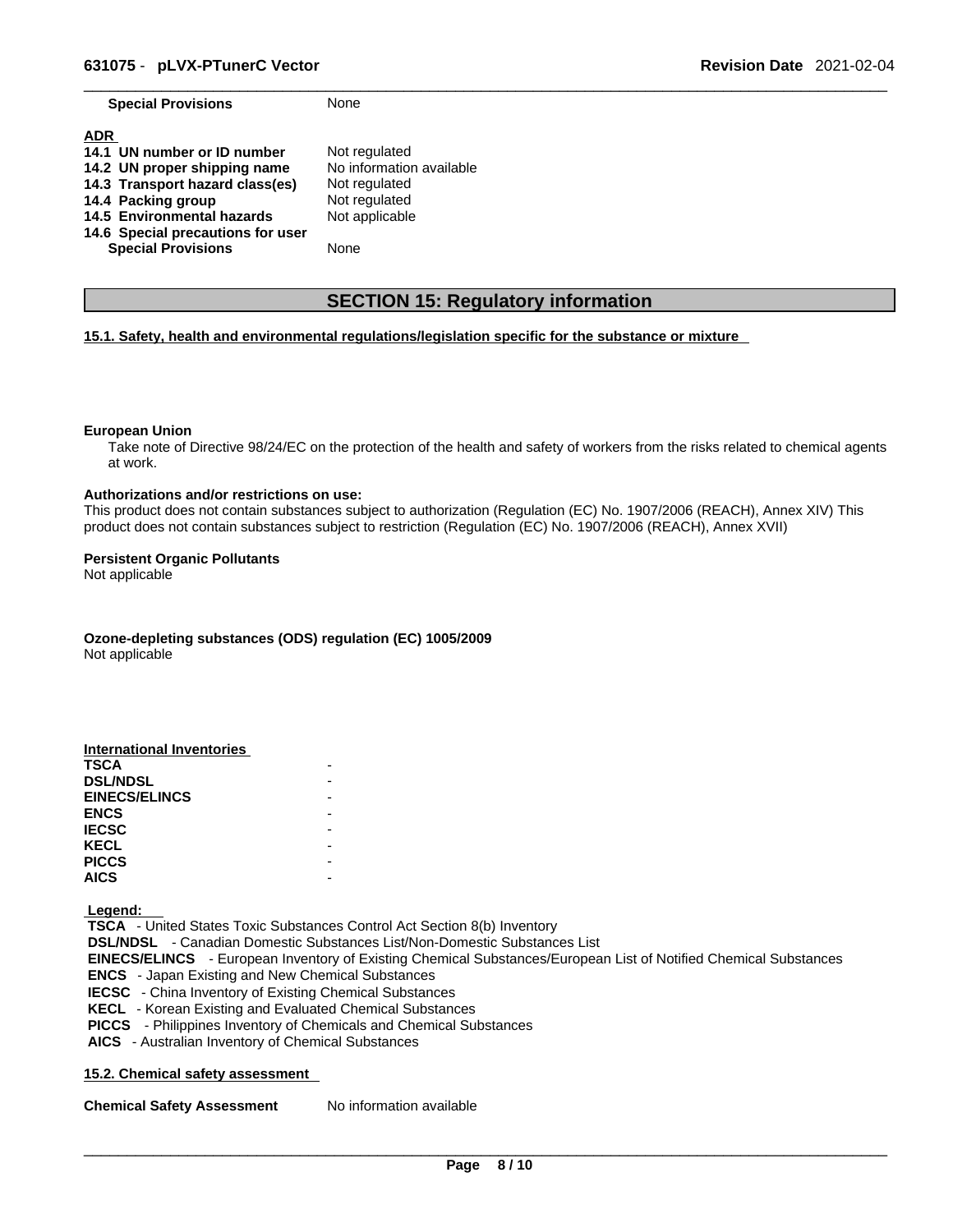# **SECTION 16: Other information**

#### **Key or legend to abbreviations and acronyms used in the safety data sheet**

#### **Legend**

SVHC: Substances of Very High Concern for Authorization:

# **Legend Section 8: EXPOSURE CONTROLS/PERSONAL PROTECTION**

| TWA     | Time weighted average | STEL | Short term exposure limit |
|---------|-----------------------|------|---------------------------|
| Ceiling | Maximum limit value   |      | Skin designation          |

| <b>Classification procedure</b>                                 |                            |
|-----------------------------------------------------------------|----------------------------|
| Classification according to Regulation (EC) No. 1272/2008 [CLP] | Method Used                |
| Acute oral toxicity                                             | Calculation method         |
| Acute dermal toxicity                                           | Calculation method         |
| Acute inhalation toxicity - gas                                 | Calculation method         |
| Acute inhalation toxicity - vapor                               | Calculation method         |
| Acute inhalation toxicity - dust/mist                           | <b>Calculation method</b>  |
| Skin corrosion/irritation                                       | <b>Calculation method</b>  |
| Serious eye damage/eye irritation                               | <b>Calculation method</b>  |
| Respiratory sensitization                                       | Calculation method         |
| <b>ISkin sensitization</b>                                      | Calculation method         |
| Mutagenicity                                                    | Calculation method         |
| Carcinogenicity                                                 | Calculation method         |
| Reproductive toxicity                                           | <b>Calculation method</b>  |
| STOT - single exposure                                          | <b>ICalculation method</b> |
| STOT - repeated exposure                                        | Calculation method         |
| Acute aquatic toxicity                                          | <b>Calculation method</b>  |
| Chronic aquatic toxicity                                        | Calculation method         |
| Aspiration hazard                                               | Calculation method         |
| Ozone                                                           | Calculation method         |

#### **Key literature references and sources for data used to compile the SDS**

Agency for Toxic Substances and Disease Registry (ATSDR) U.S. Environmental Protection Agency ChemView Database European Food Safety Authority (EFSA) EPA (Environmental Protection Agency) Acute Exposure Guideline Level(s) (AEGL(s)) U.S. Environmental Protection Agency Federal Insecticide, Fungicide, and Rodenticide Act U.S. Environmental Protection Agency High Production Volume Chemicals Food Research Journal Hazardous Substance Database International Uniform Chemical Information Database (IUCLID) Japan GHS Classification Australia National Industrial Chemicals Notification and Assessment Scheme (NICNAS) NIOSH (National Institute for Occupational Safety and Health) National Library of Medicine's ChemID Plus (NLM CIP) National Library of Medicine's PubMed database (NLM PUBMED) National Toxicology Program (NTP) New Zealand's Chemical Classification and Information Database (CCID) Organization for Economic Co-operation and Development Environment, Health, and Safety Publications Organization for Economic Co-operation and Development High Production Volume Chemicals Program Organization for Economic Co-operation and Development Screening Information Data Set World Health Organization

# **Revision Date** 2021-02-04

# **This safety data sheet complies with the requirements of Regulation (EC) No. 1907/2006**

**Disclaimer**